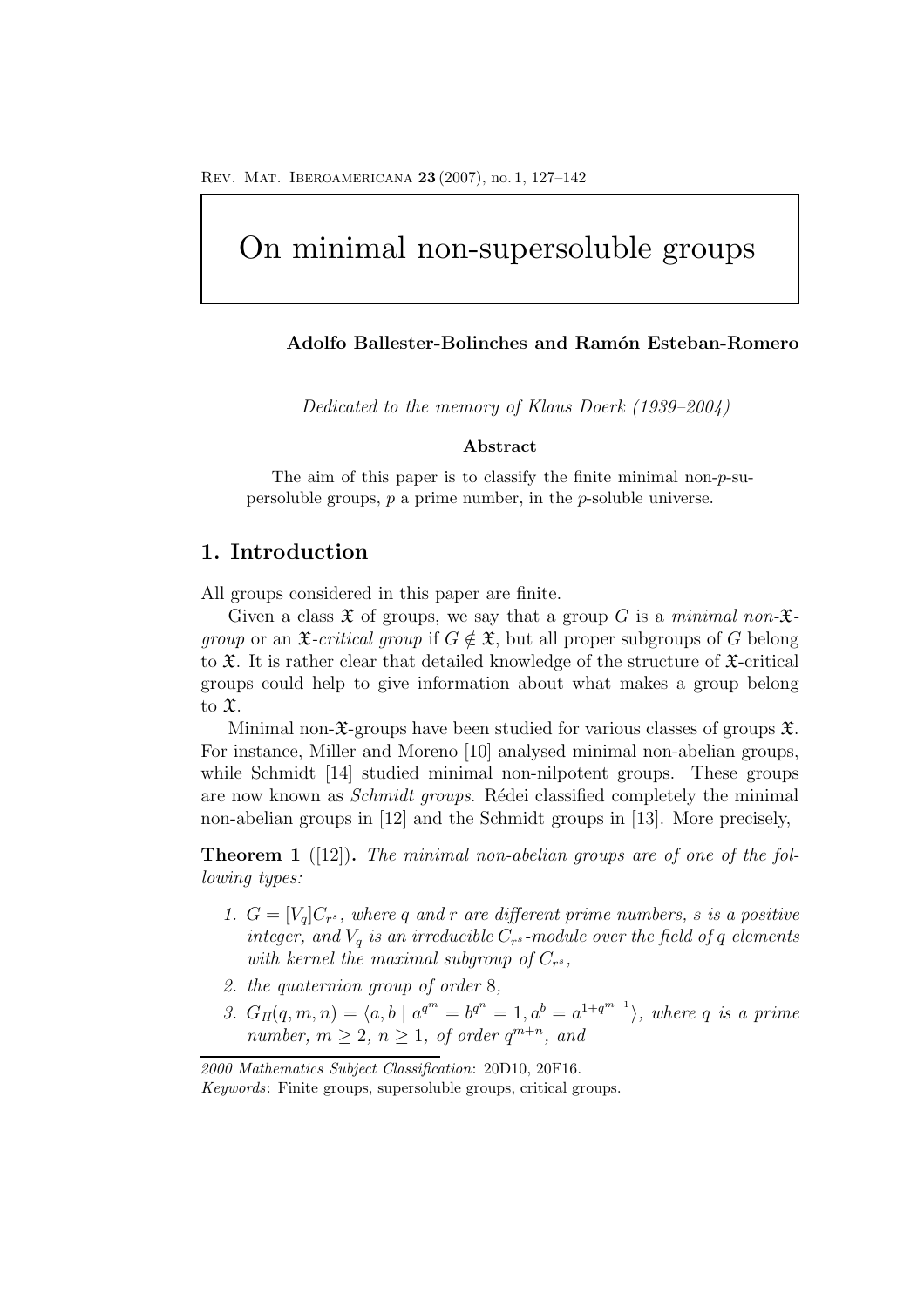4.  $G_{III}(q,m,n) = \langle a, b \mid a^{q^m} = b^{q^n} = [a, b]^q = [a, b, a] = [a, b, b] = 1 \rangle,$ where q is a prime number,  $m \ge n \ge 1$ , of order  $q^{m+n+1}$ .

We must note that there is a misprint in the presentation of the last type of groups in Huppert's book [7; Aufgabe III.22].

**Theorem 2** ([13], see also [2]). *Schmidt groups fall into the following classes:* 

- 1.  $G = [P]Q$ , where  $Q = \langle z \rangle$  is cyclic of order  $q^r > 1$ , with q a prime not dividing  $p-1$  and P an irreducible Q-module over the field of p elements with kernel  $\langle z^q \rangle$  in Q.
- 2.  $G = [P]Q$ , where P is a non-abelian special p-group of rank 2m, the order of p modulo q being  $2m$ ,  $Q = \langle z \rangle$  is cyclic of order  $q^r > 1$ , z induces an automorphism in P such that  $P/\Phi(P)$  is a faithful irreducible Q-module, and z centralises  $\Phi(P)$ . Furthermore,  $|P/\Phi(P)| = p^{2m}$  and  $|P'| \leq p^m$ .
- 3.  $G = [P]Q$ , where  $P = \langle a \rangle$  is a normal subgroup of order  $p, Q = \langle z \rangle$  is cyclic of order  $q^r > 1$ , with q dividing  $p - 1$ , and  $a^z = a^i$ , where i is the least primitive q-th root of unity modulo p.

Here  $[K]$  H denotes the semidirect product of K with H, where H acts on  $K$ .

Itô  $[8]$  considered the minimal non-p-nilpotent groups for a prime p, which turn out to be Schmidt groups.

Doerk [5] was the first author in studying the minimal non-supersoluble groups. Later, Nagrebeckiı̆<sup>[11]</sup> classified them.

Let p be a prime number. A group G is said to be p-supersoluble whenever G is p-soluble and all p-chief factors of G are cyclic groups of order p.

Kontorovič and Nagrebeckiı̆ $[9]$  studied the minimal non-p-supersoluble groups for a prime  $p$  with trivial Frattini subgroup. Tuccillo [15] tried to classify all minimal non-p-supersoluble groups in the soluble case, and gave results about non-soluble minimal non-p-supersoluble groups. Unfortunately, there is a gap in his paper and some groups are missing from his classification.

**Example 3.** The extraspecial group  $N = \langle a, b \rangle$  of order  $41^3$  and exponent 41 has automorphisms y of order 5 and z of order 8, given by  $a^y = a^{10}$ ,  $b^y = b^{37}$ , and  $a^z = b^{19}$ ,  $b^z = a^{35}$ , satisfying  $y^z = y^{-1}$ . The semidirect product G of N by  $\langle x, y \rangle$  is a minimal non-supersoluble group such that the Frattini subgroup  $\Phi(N)$  of N is not a central subgroup of G. This is a minimal non-41-supersoluble group not appearing in any type of Tuccillo's result.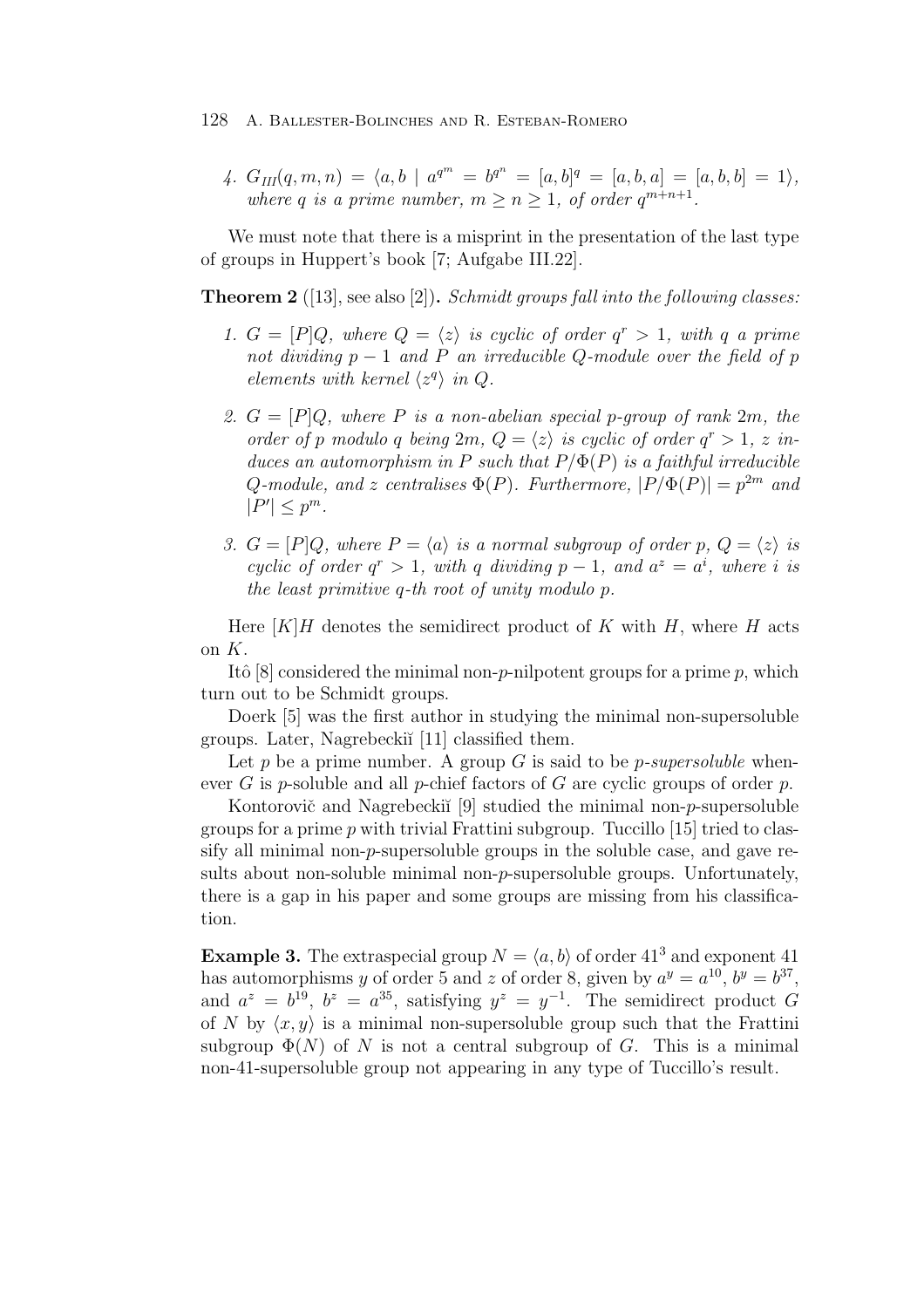**Example 4.** The extraspecial group  $N = \langle a, b \rangle$  of order 17<sup>3</sup> and exponent 17 has an automorphism z of order 32 given by  $a^z = b$ ,  $b^z = a^3$ . The semidirect product  $G = [N] \langle z \rangle$  is a minimal non-17-supersoluble group. It is clear that  $[a, b]^z = [a, b]^{14}$  and so  $[a, b]$  does not belong to the centre of G. This is another group missing in Tuccillo's work.

**Example 5.** The automorphism group of the extraspecial group of order  $7<sup>3</sup>$ and exponent 7 has a subgroup isomorphic to the symmetric group  $\Sigma_3$ of degree 3. The corresponding semidirect product is a minimal non-7 supersoluble group not corresponding to any case of Tuccillo's work.

**Example 6.** Let  $E = \langle x_1, x_2 \rangle$  be an extraspecial group of order 125 and exponent 5. This group has two automorphisms  $\alpha$  and  $\beta$  given by  $x_1^{\alpha} = x_2^4$ ,  $x_2^{\alpha} = x_1, x_1^{\beta} = x_1^2$ , and  $x_2^{\beta} = x_2^3$  generating a quaternion group H of order 8 such that the corresponding semidirect product  $[E]H$  is a minimal non-5supersoluble group. This group is also missing in [15].

**Example 7.** With the same notation as in Example 6, the automorphisms  $\beta$  and  $\gamma$  defined by  $x_1^{\gamma} = x_2, x_2^{\gamma} = x_1$  generate a dihedral group D of order 8. The corresponding semidirect product  $[E]$  is a minimal non-5-supersoluble group not appearing in [15].

By looking at these examples, we see that the classification of minimal non-p-supersoluble groups given in [15] is far from being complete. In our examples, the Frattini subgroup of the Sylow p-subgroup is not a central subgroup, contrary to the claim in [15; 1.7].

The aim of this paper is to give the complete classification of minimal non- $p$ -supersoluble groups in the  $p$ -soluble universe. This restriction is motivated by the following result.

**Proposition 8.** Let G be a minimal non-p-supersoluble group. Then either  $G/\Phi(G)$  is a simple group of order divisible by p, or G is p-soluble.

Our main theorem is the following:

**Theorem 9.** The minimal p-soluble non-p-supersoluble groups for a prime p are exactly the groups of the following types:

**Type 1:** Let q be a prime number such that q divides  $p-1$ . Let C be a cyclic group of order  $p^s$ , with  $s \geq 1$ , and let M be an irreducible Cmodule over the field of q elements with kernel the maximal subgroup of C. Consider a group  $E$  with a normal q-subgroup  $F$  contained in the Frattini subgroup of  $E$  and  $E/F$  isomorphic to the semidirect product  $[M]C$ . Let N be an irreducible E-module over the field of p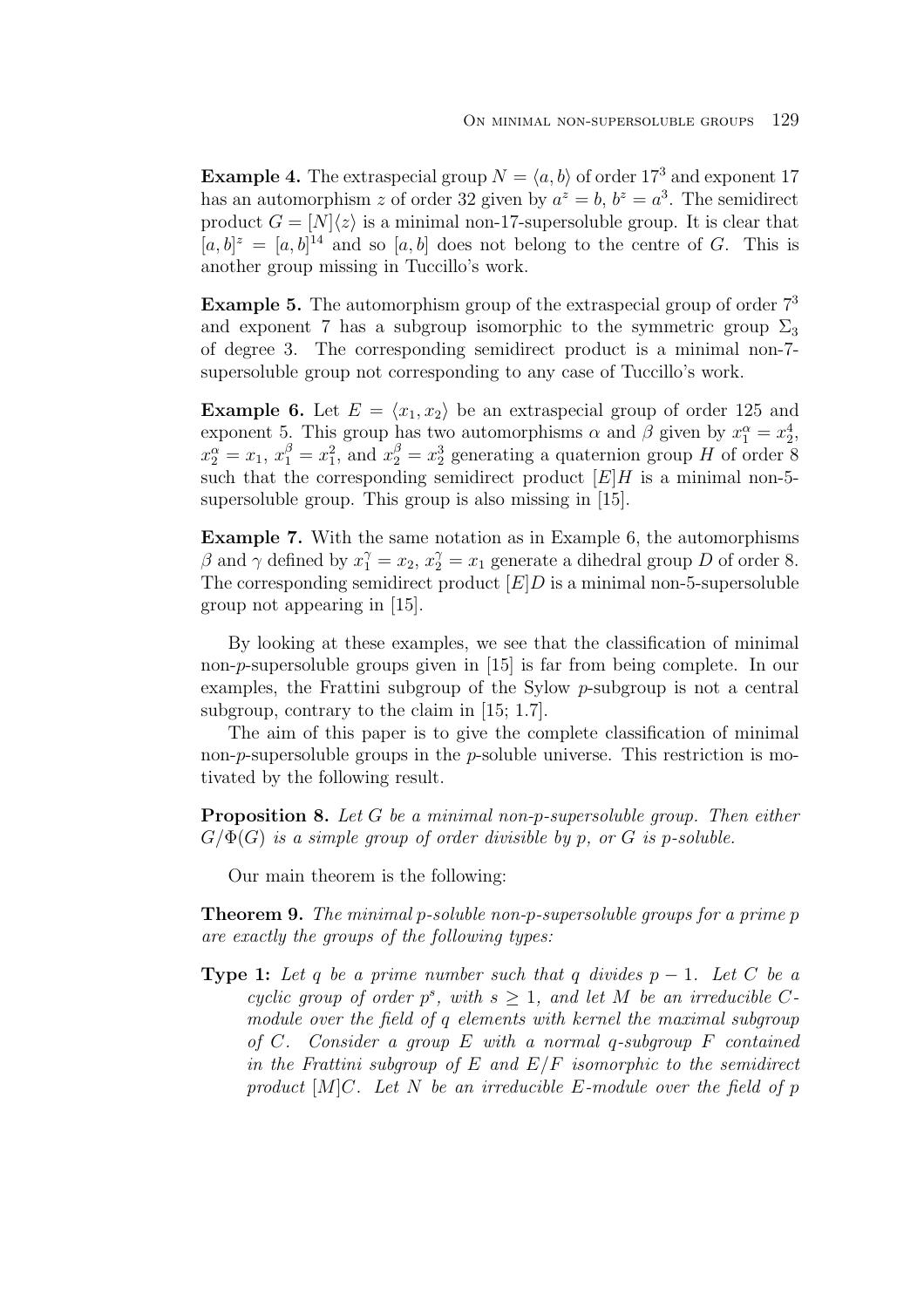elements with kernel the Frattini subgroup of E. Let  $G = [N]E$  be the corresponding semidirect product. In this case,  $\Phi(G)_p$ , the Sylow p-subgroup of  $\Phi(G)$ , which coincides with the Frattini subgroup of a Sylow p-subgroup of E, is a central subgroup of G and  $\Phi(G)_{q}$ , the Sylow q-subgroup of  $\Phi(G)$ , is equal to  $\Phi(E)$ , which coincides with the Frattini subgroup of a Sylow q-subgroup of E and centralises N.

- **Type 2:**  $G = [P]Q$ , where  $Q = \langle z \rangle$  is cyclic of order  $q^r > 1$ , with q a prime not dividing  $p-1$ , and P is an irreducible Q-module over the field of p elements with kernel  $\langle z^q \rangle$  in Q.
- **Type 3:**  $G = [P]Q$ , where P is a non-abelian special p-group of rank  $2m$ , the order of p modulo q being  $2m$ , q is a prime,  $Q = \langle z \rangle$  is cyclic of order  $q^r > 1$ , z induces an automorphism in P such that  $P/\Phi(P)$  is a faithful and irreducible Q-module, and z centralises  $\Phi(P)$ . Furthermore,  $|P/\Phi(P)| = p^{2m}$  and  $|P'| \leq p^m$ .
- **Type 4:**  $G = [P]Q$ , where  $P = \langle a_0, a_1, \ldots, a_{q-1} \rangle$  is an elementary abelian p-group of order  $p^q$ ,  $Q = \langle z \rangle$  is cyclic of order  $q^r$ , with q a prime such that  $q^f$  is the highest power of q dividing  $p-1$  and  $r>f \geq 1$ . Define  $a_j^z = a_{j+1}$  for  $0 \leq j < q-1$  and  $a_{q-1}^z = a_0^i$ , where i is a primitive  $q^f$ -th root of unity modulo p.
- **Type 5:**  $G = [P]Q$ , where  $P = \langle a_0, a_1 \rangle$  is an extraspecial group of order  $p^3$  and exponent  $p, Q = \langle z \rangle$  is cyclic of order  $2^r$ , with  $2^f$  the largest power of 2 dividing  $p-1$  and  $r > f \ge 1$ . Define  $a_1 = a_0^z$  and  $a_1^z = a_0^ix$ , where  $x \in \langle [a_0, a_1] \rangle$  and i is a primitive  $2^f$ -th root of unity modulo p.
- **Type 6:**  $G = [P]E$ , where E is a 2-group with a normal subgroup F such that  $F \leq \Phi(E)$  and  $E/F$  is isomorphic to a quaternion group of order 8 and P is an irreducible module for E with kernel F over the field of p elements of dimension 2, where  $4 | p - 1$ .
- **Type 7:**  $G = [P]E$ , where E is a 2-group with a normal subgroup F such that  $F \leq \Phi(E)$  and  $E/F$  is isomorphic to a quaternion group of order 8, P is an extraspecial group of order  $p^3$  and exponent p, where 4 | p-1, and  $P/\Phi(P)$  is an irreducible module for E with kernel F over the field of p elements.
- **Type 8:**  $G = [P]E$ , where E is a q-group for a prime q with a normal subgroup F such that  $F \leq \Phi(E)$  and  $E/F$  is isomorphic to a group  $G_{II}(q, m, 1)$  of Theorem 1, P is an irreducible E-module of dimension q over the field of p elements with kernel F, and  $q^m$  divides  $p-1$ .
- **Type 9:**  $G = [P]E$ , where E is a 2-group with a normal subgroup F such that  $F < \Phi(E)$  and  $E/F$  is isomorphic to a group  $G_{II}(2, m, 1)$  of Theorem 1, P is an extraspecial group of order  $p^3$  and exponent p such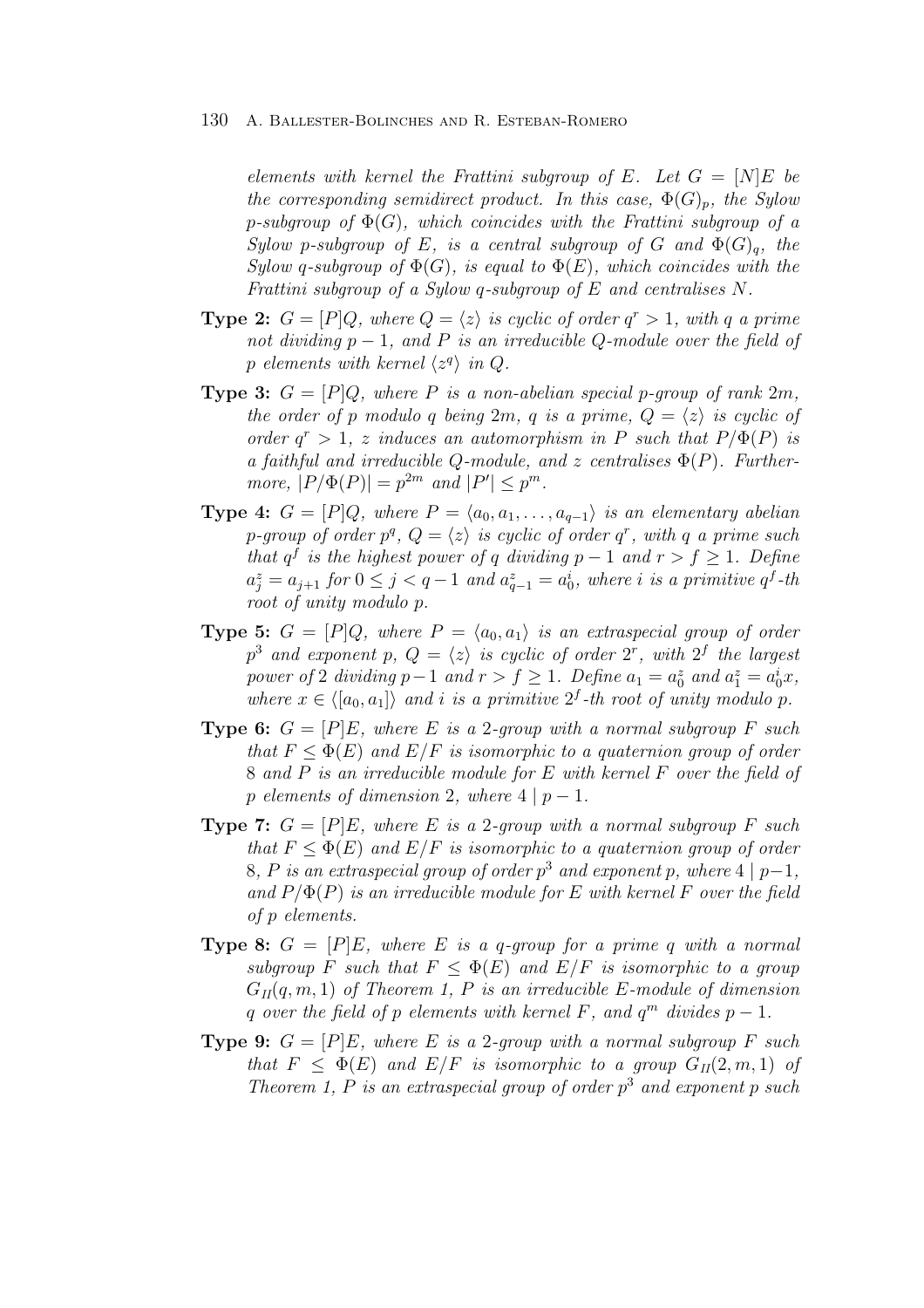that  $P/\Phi(P)$  is an irreducible E-module of dimension 2 over the field of p elements with kernel F, and  $2^m$  divides  $p-1$ .

- **Type 10:**  $G = [P]E$ , where E is a q-group for a prime q with a normal subgroup F such that  $F \leq \Phi(E)$  and  $E/F$  is isomorphic to an extraspecial group of order  $q^3$  and exponent q, with q odd, P is an irreducible Emodule over the field of  $p$  elements with kernel  $F$  and dimension  $q$ , and q divides  $p-1$ .
- **Type 11:**  $G = [P]MC$ , where C is a cyclic subgroup of order  $r^{s+t}$ , with r a prime number and s and t integers such that  $s > 1$  and  $t > 0$ , normalising a Sylow q-subgroup M of G,  $M/\Phi(M)$  is an irreducible Cmodule over the field of q elements, q a prime, with kernel the subgroup D of order  $r^t$  of C, and P is an irreducible MC-module over the field of p elements, where q and r<sup>s</sup> divide  $p-1$ . In this case,  $\Phi(G)_{p'}$ , the Hall  $p'$ -subgroup of  $\Phi(G)$ , coincides with  $\Phi(M) \times D$  and centralises P.
- **Type 12:**  $G = [P]MC$ , where C is a cyclic subgroup of order  $2^{s+t}$ , with s and t integers such that  $s \geq 1$  and  $t \geq 0$ , normalising a Sylow qsubgroup M of G, q a prime,  $M/\Phi(M)$  is an irreducible C-module over the field of q elements with kernel the subgroup  $D$  of order  $2<sup>t</sup>$ of C, and P is an extraspecial group of order  $p^3$  and exponent p such that  $P/\Phi(P)$  is an irreducible MC-module over the field of p elements, where q and  $2^s$  divide  $p-1$ . In this case,  $\Phi(G)_{p'}$ , the Hall p'-subgroup of  $\Phi(G)$ , is equal to  $\Phi(M) \times D$  and centralises P.

From Proposition 8 and Theorem 9 we deduce immediately that a minimal non-p-supersoluble group is either a Frattini extension of a non-abelian simple group of order divisible by  $p$ , or a soluble group.

As a consequence of Theorem 9, bearing in mind that minimal nonsupersoluble groups are soluble by [5] and minimal non-p-supersoluble groups for a prime  $p$ , we obtain the classification of minimal non-supersoluble groups:

**Theorem 10.** The minimal non-supersoluble groups are exactly the groups of Types 2 to 12 of Theorem 9, with r dividing  $q-1$  in the case of groups of Type 11.

The classification of minimal non-p-supersoluble groups can be applied to get some new criteria for supersolubility. A well-known theorem of Buckley  $[4]$  states that if a group G has odd order and all its subgroups of prime order are normal, then  $G$  is supersoluble. The next generalisation follows easily from our classification: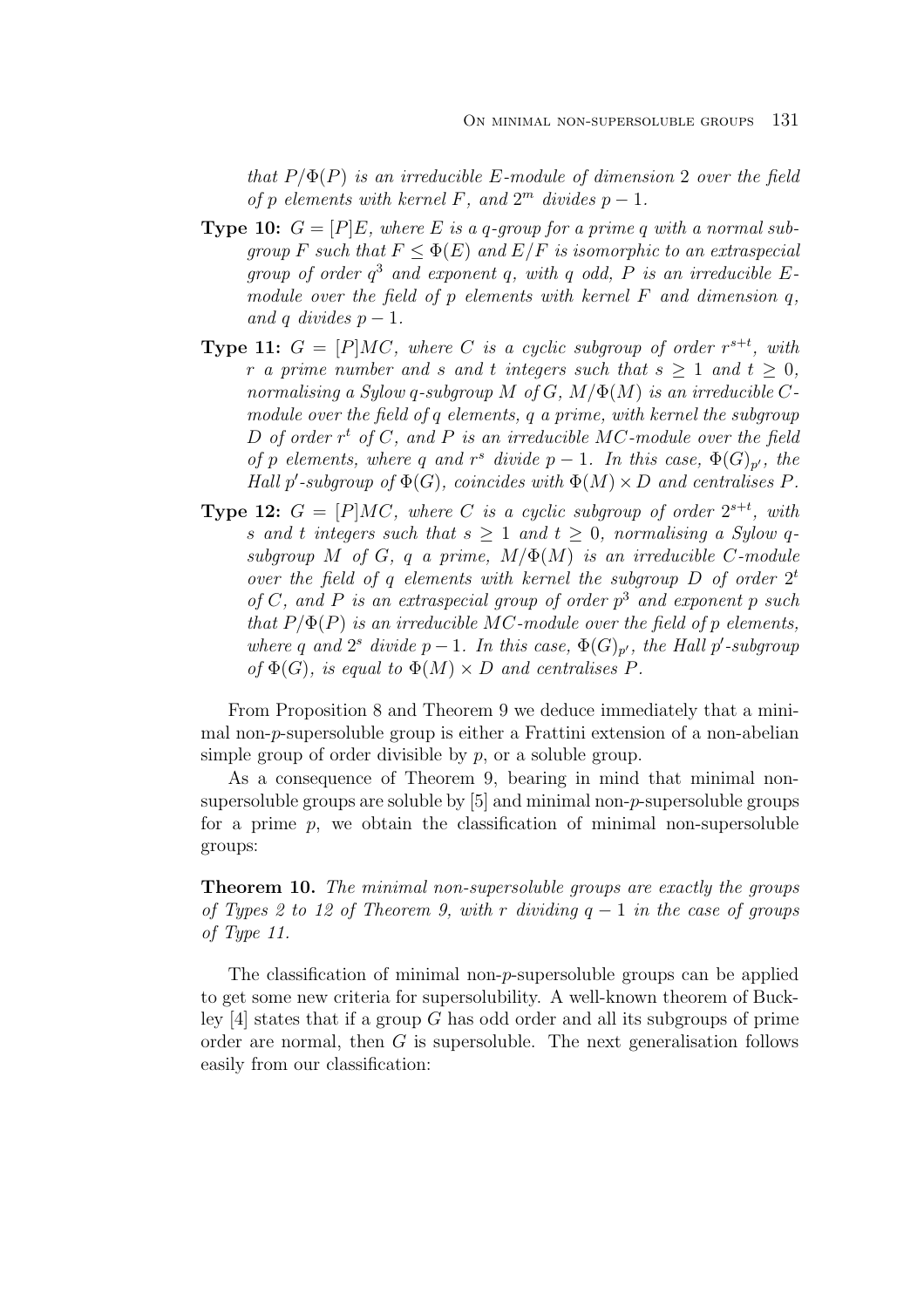**Theorem 11.** Let G be a group whose subgroups of prime order permute with all Sylow subgroups of G and no section of G is isomorphic to the quaternion group of order 8. Then G is supersoluble.

As a final remark, we mention that Tuccillo [15] also gave some partial results for Frattini extensions of non-abelian simple groups of order divisible by p. Looking at the results of Section 4 of that paper, it seems that the classification of minimal non- $p$ -supersoluble groups in the general finite universe is a hard task.

## **2. Preliminary results**

First we gather the main properties of a minimal non-supersoluble group. They appear in Doerk's paper [5].

**Theorem 12.** Let G be a minimal non-supersoluble group. We have:

- 1. G is soluble.
- 2. G has a unique normal Sylow subgroup P.
- 3.  $P/\Phi(P)$  is a minimal normal subgroup of  $G/\Phi(P)$ .
- 4. The Frattini subgroup  $\Phi(P)$  of P is supersolubly embedded in G, i. e., there exists a series  $1 = N_0 \leq N_1 \leq \cdots \leq N_m = \Phi(P)$  such that  $N_i$  is a normal subgroup of G and  $|N_i/N_{i-1}|$  is prime for  $1 \leq i \leq m$ .
- 5.  $\Phi(P) \leq Z(P)$ ; in particular, P has class at most 2.
- 6. The derived subgroup  $P'$  of P has at most exponent p, where p is the prime dividing |P|.
- 7. For  $p > 2$ , P has exponent p; for  $p = 2$ , P has exponent at most 4.
- 8. Let Q be a complement to P in G. Then  $Q \cap C_G(P/\Phi(P)) = \Phi(G) \cap$  $\Phi(Q) = \Phi(G) \cap Q.$
- 9. If  $\overline{Q} = Q/(Q \cap \Phi(G))$ , then  $\overline{Q}$  is a minimal non-abelian group or a cyclic group of prime power order.

In [6; VII, 6.18], some properties of critical groups for a saturated formation in the soluble universe are given. This result has been extended to the general finite universe by the first author and Pedraza-Aguilera. Recall that if  $\mathfrak F$  is a formation, the  $\mathfrak F$ -residual of a group G, denoted by  $G^{\mathfrak F}$ , is the smallest normal subgroup of G such that  $G/G^{\mathfrak{F}}$  belongs to  $\mathfrak{F}$ .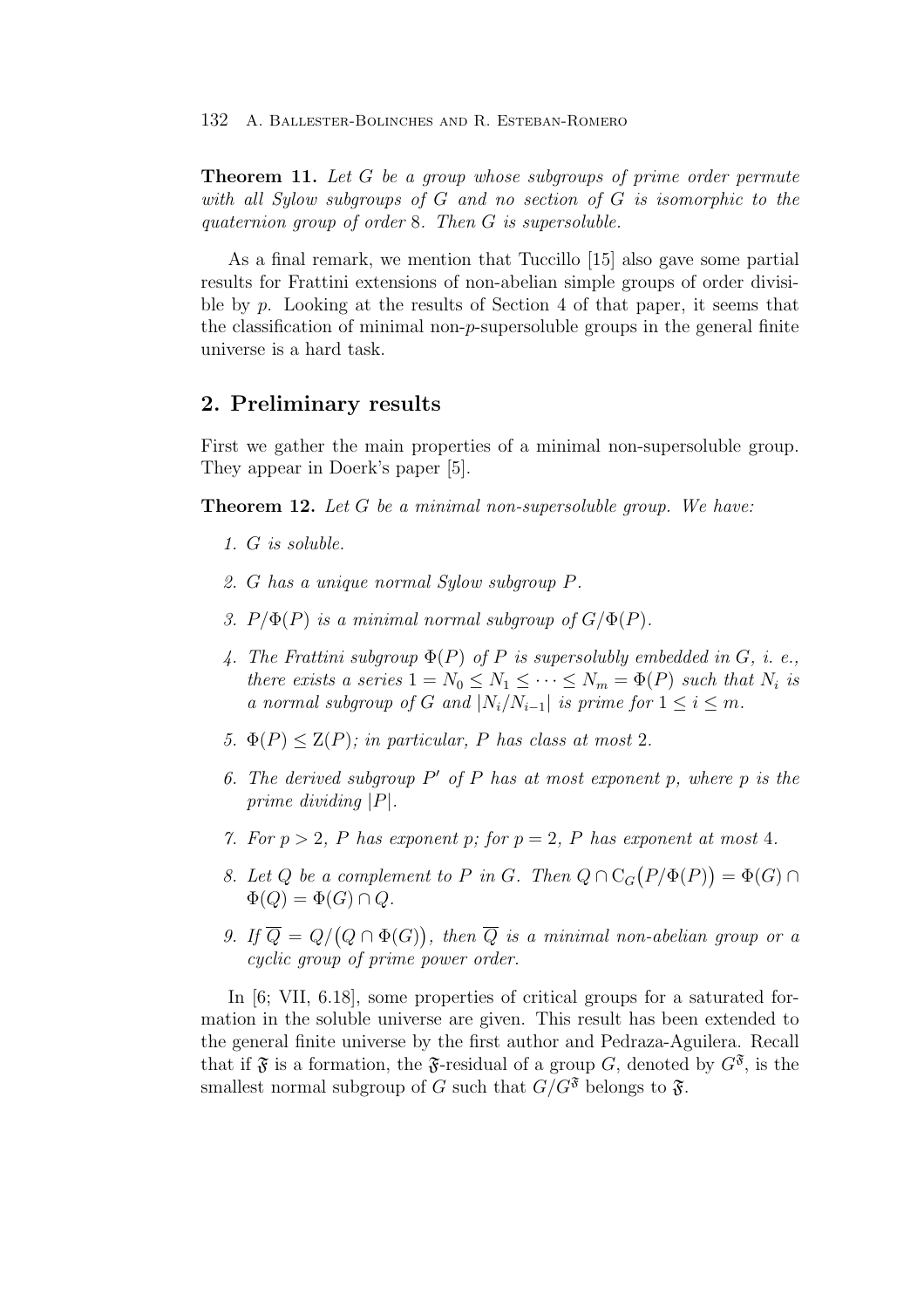**Lemma 13** ([3; Theorem 1 and Proposition 1]). Let  $\mathfrak{F}$  be a saturated formation.

- 1. Assume that G is a group such that G does not belong to  $\mathfrak{F}$ , but all its proper subgroups belong to  $\mathfrak{F}$ . Then  $F'(G)/\Phi(G)$  is the unique minimal normal subgroup of  $G/\Phi(G)$ , where  $F'(G) = \text{Soc}(G \mod \Phi(G)),$ and  $F'(G) = G^{\mathfrak{F}} \Phi(G)$ . In addition, if the derived subgroup of  $G^{\mathfrak{F}}$  is a proper subgroup of  $G^{\mathfrak{F}}$ , then  $G^{\mathfrak{F}}$  is a soluble group. Furthermore, if  $G^{\mathfrak{F}}$  is soluble, then  $F'(G) = F(G)$ , the Fitting subgroup of G. Moreover  $(G^{\mathfrak{F}})' = T \cap G^{\mathfrak{F}}$  for every maximal subgroup T of G such that  $G/\text{Core}_G(T) \notin \mathfrak{F}$  and  $F'(G)T = G$ .
- 2. Assume that G is a group such that G does not belong to  $\mathfrak F$  and there exists a maximal subgroup M of G such that  $M \in \mathfrak{F}$  and  $G = M F(G)$ . Then  $G^{\mathfrak{F}}/(G^{\mathfrak{F}})'$  is a chief factor of G,  $G^{\mathfrak{F}}$  is a p-group for some prime p,  $G^{\mathfrak{F}}$  has exponent p if  $p > 2$  and exponent at most 4 if  $p = 2$ . Moreover, either  $G^{\mathfrak{F}}$  is elementary abelian or  $(G^{\mathfrak{F}})' = Z(G^{\mathfrak{F}}) = \Phi(G^{\mathfrak{F}})$ is an elementary abelian group.

It is clear that the class  $\mathfrak F$  of all p-supersoluble groups for a given prime  $p$  is a saturated formation [7; VI, 8.3]. Thus Lemma 13 applies to this class. The following series of lemmas is also needed in the proof of Theorem 9.

**Lemma 14.** Let  $N$  be a non-abelian special normal p-subgroup of a group  $G$ , p a prime, such that  $N/\Phi(N)$  is a minimal normal subgroup of  $G/\Phi(N)$ . Assume that there exists a series  $1 = N_0 \leq N_1 \leq \cdots \leq N_t = \Phi(N)$  with  $N_i$ normal in G for all i and cyclic factors  $N_i/N_{i-1}$  of order p for  $1 \le i \le t$ . Then  $N/\Phi(N)$  has order  $p^{2m}$  for an integer m.

**Proof.** The result holds if N is extraspecial by [6; A, 20.4]. Assume that N is not extraspecial. Let  $T = N_1$  be a minimal normal subgroup of G contained in  $\Phi(P)$ , then T has order p. It is clear that  $(N/T)' = N'/T$  and  $\Phi(N/T) = \Phi(N)/T$ . Consequently  $(N/T)' = \Phi(N/T)$ . On the other hand,  $\Phi(N/T) = \Phi(N)/T = \mathbb{Z}(N)/T \leq \mathbb{Z}(N/T)$ . If  $\Phi(N/T) \neq \mathbb{Z}(N/T)$ , then  $Z(N/T) = N/T$  because  $N/\Phi(N)$  is a chief factor of G, but this implies that  $N/T$  is abelian, in particular,  $T = N'$  and N is extraspecial, a contradiction. Therefore  $G/T$  satisfies the hypothesis of the lemma and  $N/T$  is non-abelian. By induction,  $(N/T)/\Phi(N/T) \cong N/\Phi(N)$  has order  $p^{2m}$ .

**Lemma 15.** Let  $G$  be a group, and let  $N$  be a normal subgroup of  $G$  contained in  $\Phi(G)$ . If p is a prime and G is a minimal non-p-supersoluble group, then  $G/N$  is a minimal non-p-supersoluble group.

Conversely, if  $G/N$  is a minimal non-p-supersoluble group,  $N \leq \Phi(G)$ , and there exists a series  $1 = N_0 \leq N_1 \leq \cdots \leq N_t = N$  with  $N_i$  normal in G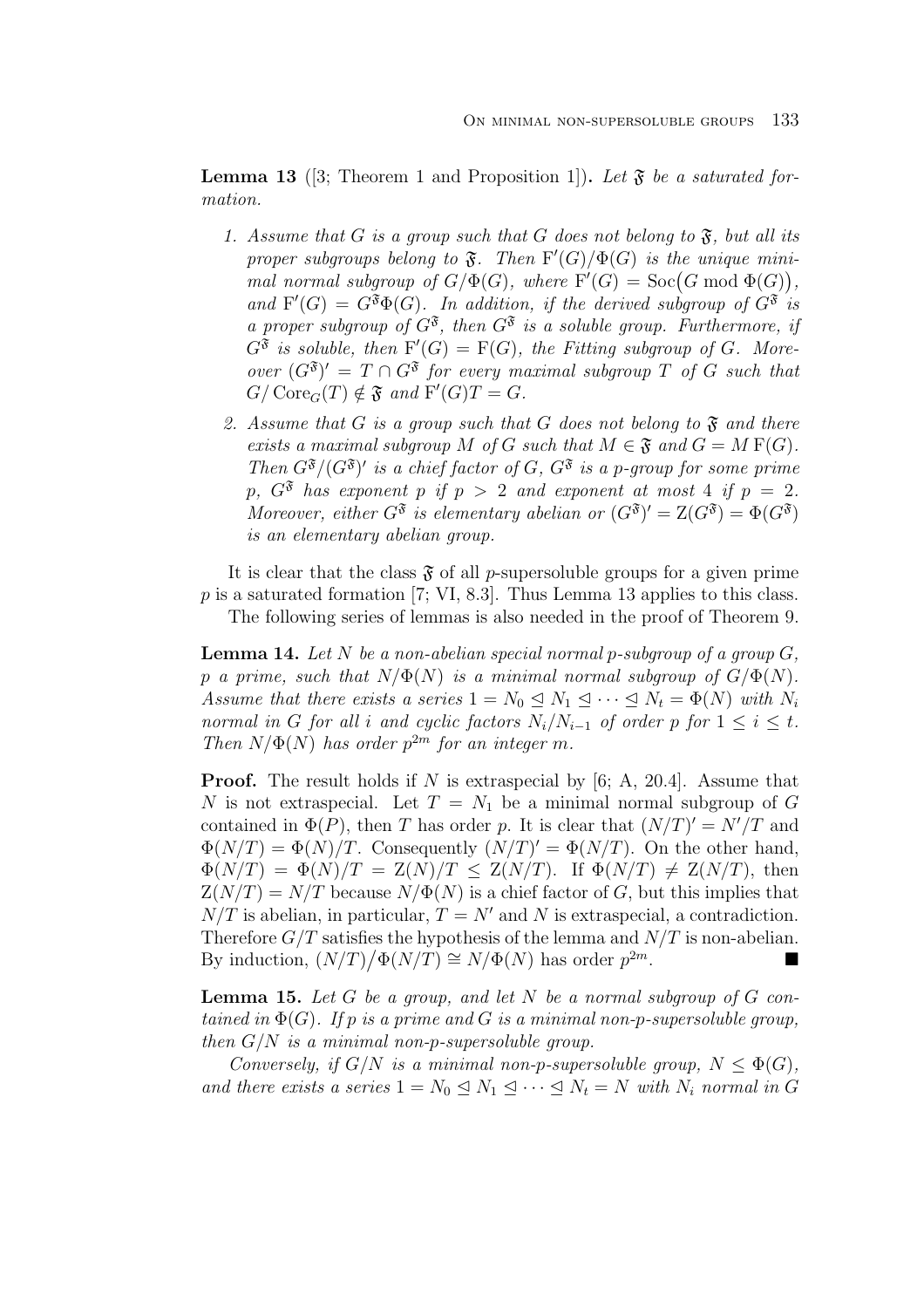for all i and whose factors  $N_i/N_{i-1}$  are either cyclic of order p or p'-groups for  $1 \leq i \leq t$ , then G is a minimal non-p-supersoluble group.

**Proof.** Assume that G is a minimal non-p-supersoluble group and  $N \leq$  $\Phi(G)$ . If  $M/N$  is a proper subgroup of  $G/N$ , then M is a proper subgroup of G. Hence M is p-supersoluble, and so is  $M/N$ . If  $G/N$  were p-supersoluble, since  $N \leq \Phi(G)$ , G would be p-supersoluble, a contradiction. Therefore  $G/N$  is minimal non-*p*-supersoluble.

Conversely, assume that  $G/N$  is a minimal non-p-supersoluble group,  $N \leq \Phi(G)$ , and that there exists a series  $1 = N_0 \leq N_1 \leq \cdots \leq N_t = N$  with  $N_i$  normal in G for all i and factors  $N_i/N_{i-1}$  cyclic of order p or p'-groups for  $1 \leq i \leq t$ . It is clear that G cannot be p-supersoluble. Let M be a maximal subgroup of G. Since  $N \leq \Phi(G)$ ,  $N \leq M$ . Thus  $M/N$  is p-supersoluble. On the other hand, it is clear that every chief factor of  $M$  below  $N$  is either a  $p'$ -group or a cyclic group of order p. Consequently, M is p-supersoluble.

**Lemma 16** ([1])**.** Let A be a group, and let B be a normal subgroup of A of prime index r dividing  $p-1$ , p a prime. If M is an irreducible and faithful A-module over  $GF(p)$  of dimension greater than 1 and the restriction of  $M$  to  $B$  is a sum of irreducible  $B$ -modules of dimension 1, then  $M$  has dimension r. In this case, M is isomorphic to the induced module of one of the direct summands of  $M_B$  from B up to A.

In the rest of the paper,  $\mathfrak{F}$  will denote the formation of all p-supersoluble groups, p a prime.

**Lemma 17.** Let G be a minimal non-p-supersoluble group whose p-supersoluble residual  $N = G^{\mathfrak{F}}$  is normal Sylow p-subgroup. Then a Hall p'-subgroup  $R/\Phi(G)$  of  $G/\Phi(G)$  is either cyclic of prime power order or a minimal nonabelian group.

**Proof.** By Lemma 15, we can assume without loss of generality that  $\Phi(G)=1$ . Then, by Lemma 13, G is a primitive group and  $C_G(N) = N$ . In particular, for each subgroup X of G, we have that  $O_{p',p}(XN) = N$ . Let M be a maximal subgroup of  $R$ . Then  $MN$  is a p-supersoluble group and so  $MN/\Omega_{p',p}(MN) = MN/N$  is abelian of exponent dividing  $p-1$ . Therefore if R is non-abelian, then it is a minimal non-abelian group. Suppose that  $R$ is abelian. If R has a unique maximal subgroup, then R is cyclic of prime power order. Assume now that  $R$  has at least two different maximal subgroups. Then R is a product of two subgroups of exponent dividing  $p-1$ . Consequently R has exponent  $p-1$  and so N is a cyclic group of order p by  $[6; B, 9.8]$ , a contradiction. Therefore if R is not cyclic of prime power order, R must be a minimal non-abelian group and the lemma is proved.  $\blacksquare$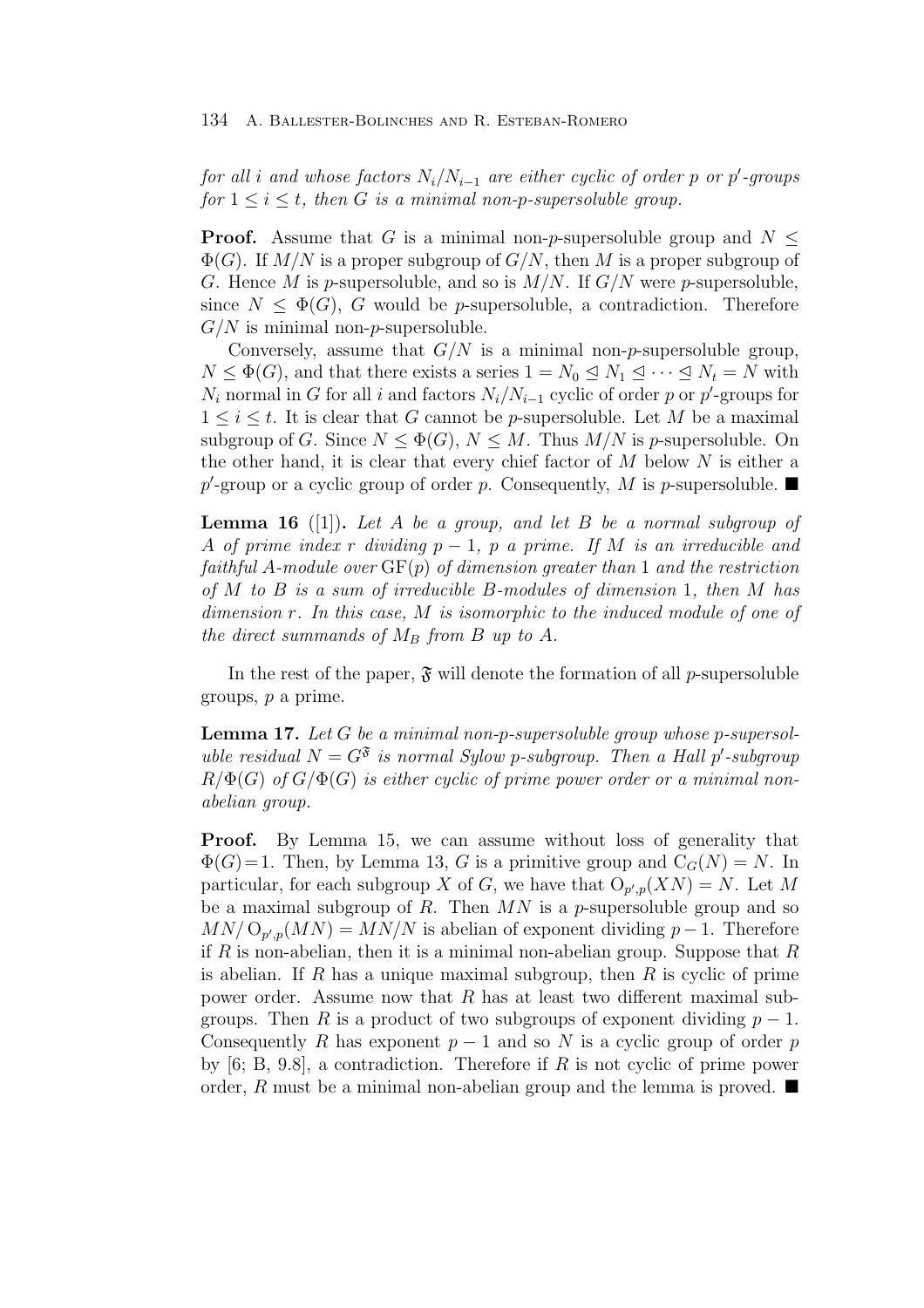**Lemma 18.** Let G be a minimal non-p-supersoluble group with a normal Sylow p-subgroup N such that  $G/\Phi(N)$  is a Schmidt group. Then G is a Schmidt group.

**Proof.** Let G be a minimal non-p-supersoluble group with a normal Sylow p-subgroup N such that  $G/\Phi(N)$  is a Schmidt group. Then  $G = NQ$ , for a Hall  $p'$ -subgroup  $Q$  of  $G$ . Moreover, since  $G$  is not p-supersoluble and  $G/\Phi(N)$  is a Schmidt group, we have that Q is a cyclic q-group for a prime q and q does not divide  $p-1$  by Theorem 2. Let M be a maximal subgroup of G. If N is not contained in M, then a conjugate of  $Q$  is contained in M and so we can assume without loss of generality that  $M = \Phi(N)Q$ . Since q does not divide  $p-1$  and M is p-supersoluble, we have that Q centralises all chief factors of a chief series of M passing through  $\Phi(N)$ . But by [6; A, 12.4], it follows that Q centralises  $\Phi(N)$  by and so M is nilpotent. If N is contained in M, then M is a normal subgroup of G such that  $M/\Phi(N)$  is nilpotent. By [7; III, 3.5], it follows that  $M$  is nilpotent. This completes the proof.

# **3. Proof of the main theorems**

**Proof of Proposition 8.** By Lemma 13,  $G/\Phi(G)$  has a unique minimal normal subgroup  $T/\Phi(G)$  and  $T = G^{\mathfrak{F}}\Phi(G)$ . It follows that  $T/\Phi(G)$  must have order divisible by p. Assume that  $T/\Phi(G)$  is a direct product of nonabelian simple groups. We note that, since  $G/\Phi(G)$  is a minimal non-psupersoluble group by Lemma 15,  $T/\Phi(G) = G/\Phi(G)$  and so  $G/\Phi(G)$  is a simple non-abelian group.

Assume now that  $T/\Phi(G)$  is a p-group. By Lemma 13, we have that  $G^{\mathfrak{F}}$ is a p-group. In this case,  $T/\Phi(G)$  is complemented by a maximal subgroup  $M/\Phi(G)$  of  $G/\Phi(G)$ . Since M is p-supersoluble, so is  $M/\Phi(G)$ . Therefore  $G/\Phi(G)$  is p-soluble. It follows that G is p-soluble.

**Proof of Theorem 9.** Assume that G is a p-soluble minimal non-p-supersoluble group. By Lemma 13 and Proposition 8,  $N = G^{\mathfrak{F}}$  is a p-group.

Assume first that  $N$  is not a Sylow subgroup of  $G$ . By Lemma 13,  $N/\Phi(N)$  is non-cyclic.

Assume that  $\Phi(G) = 1$ . Then N is the unique minimal normal subgroup of  $G$ , which is an elementary abelian  $p$ -group, and it is complemented by a subgroup,  $R$  say. Moreover,  $N$  is self-centralising in  $G$ . This implies that  $O_{p',p}(G) = N = O_p(G)$ . Since N is not a Sylow p-subgroup of G, we have that p divides the order of R. Consider a maximal normal subgroup  $M$  of R. Observe that NM is a p-supersoluble group and  $O_{p',p}(NM) = O_p(NM) = N$ because  $O_p(M)$  is contained in  $O_p(R) = 1$ . Therefore  $M \cong M_N/O_{p',p}(MN)$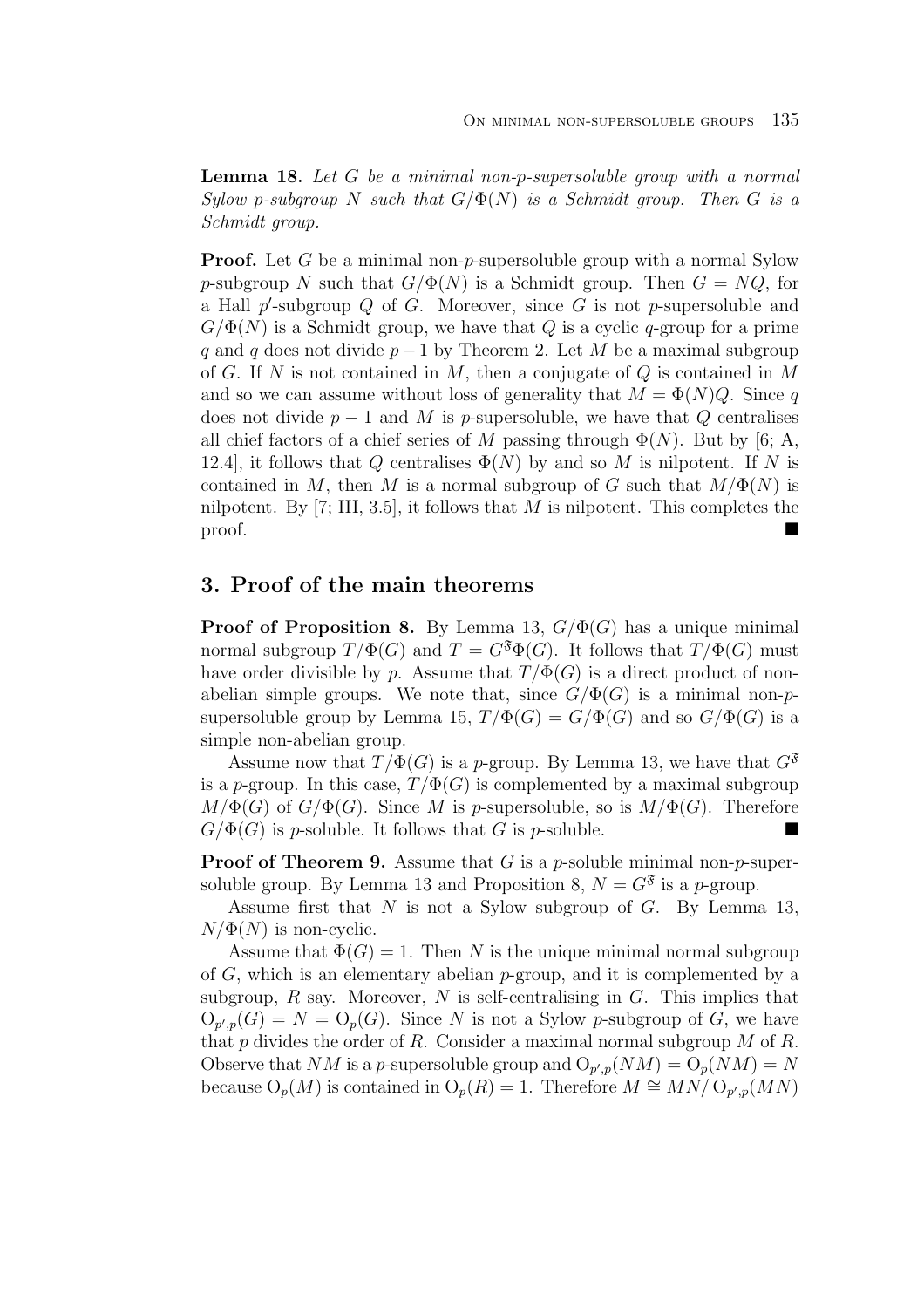is abelian of exponent dividing  $p-1$ . It follows that M is a normal Hall p'-subgroup of R and  $|R : M| = p$  because p divides |R|. In particular, M is the only maximal normal subgroup of R. Moreover, if  $C$  is a Sylow p-subgroup of  $R$ , then  $C$  is a cyclic group of order  $p$ .

Let  $M_0$  be a normal subgroup of R such that  $M/M_0$  is a chief factor of R. Let  $X = NM_0C$ . Since X is a proper subgroup of G, we have that X is p-supersoluble. Hence  $X/\mathcal{O}_{p',p}(X)$  is an abelian group of exponent dividing  $p-1$ . It follows that  $C \leq O_{p',p}(X)$ . In particular,  $C = M_0C \cap O_{p',p}(X)$  is a normal subgroup of  $M_0C$  which intersects trivially  $M_0$ . We conclude that C centralises  $M_0$ . If  $M_1$  is another normal subgroup of R such that  $M/M_1$ is a chief factor of R, then  $M = M_0M_1$ . The same argument shows that C centralises  $M_1$  and so C centralises M as well, a contradiction because in this case  $C \leq Z(R)$  and then  $C \leq O_p(R) = 1$ . Consequently  $M_0$  is the unique such normal subgroup. Since M is abelian, we have that  $M_0 \leq Z(R)$ .

Now R has an irreducible and faithful module N over  $GF(p)$ . By [6; B, 9.4,  $Z(R)$  is cyclic. In particular,  $M_0$  is cyclic. We will prove next that  $M_0 = 1$ . In order to do so, assume, by way of contradiction, that M is not a minimal normal subgroup of R. First of all, if M is not a  $q$ group for a prime  $q$ , then M is a direct product of its Sylow subgroups, but all of them should be contained in  $M_0$ , a contradiction. Therefore, M is a q-group for a prime q. Since M has exponent dividing  $p-1$ , we have that q divides  $p - 1$ . If Soc(M) is a proper normal subgroup of M, then  $Soc(M) \leq M_0$ . Since  $M_0$  is cyclic, we have that M is an abelian group with a cyclic socle. Therefore M is cyclic. But since q divides  $p-1$ , we have that C centralises M and so  $C \leq O_n(R) = 1$ , a contradiction. Consequently  $M = \text{Soc}(M)$ , and M is a C-module over  $GF(q)$ . If M is not irreducible as  $C$ -module, then  $M$  can be expressed as a direct sum of proper C-modules over  $GF(q)$ . Hence M has at least two maximal Csubmodules, which yield two different chief factors  $M/M_1$  and  $M/M_2$  of R, a contradiction. Therefore M is a minimal normal subgroup of  $R, R = MC$ , and  $C_R(M) = M$ . On the other hand, N is a faithful and irreducible Rmodule over  $GF(p)$ . By Clifford's theorem [6; B, 7.3], the restriction of N to M is a direct sum of  $|R:T|$  homogeneous components, where T is the inertia subgroup of one of the irreducible components of  $N$  when regarded as an  $M$ module. Moreover, by  $[6; B, 8.3]$ , we have that each of these homogeneous components  $N_i$  is irreducible. Therefore they have dimension 1 because  $N_iM$ is supersoluble for every i. Since N is not cyclic, we have that  $|R: T| > 1$ . Since  $M \leq T \leq R$ , we have that  $M = T$  and so N has order  $p^p$ .

Assume now that  $\Phi(G) \neq 1$ . In this case,  $\overline{G} = G/\Phi(G)$  is a minimal non-p-supersoluble group by Lemma 15 and  $\Phi(\overline{G}) = 1$ . We observe that  $N\Phi(G)/\Phi(G)$  cannot be a Sylow p-subgroup of  $G/\Phi(G)$ , because otherwise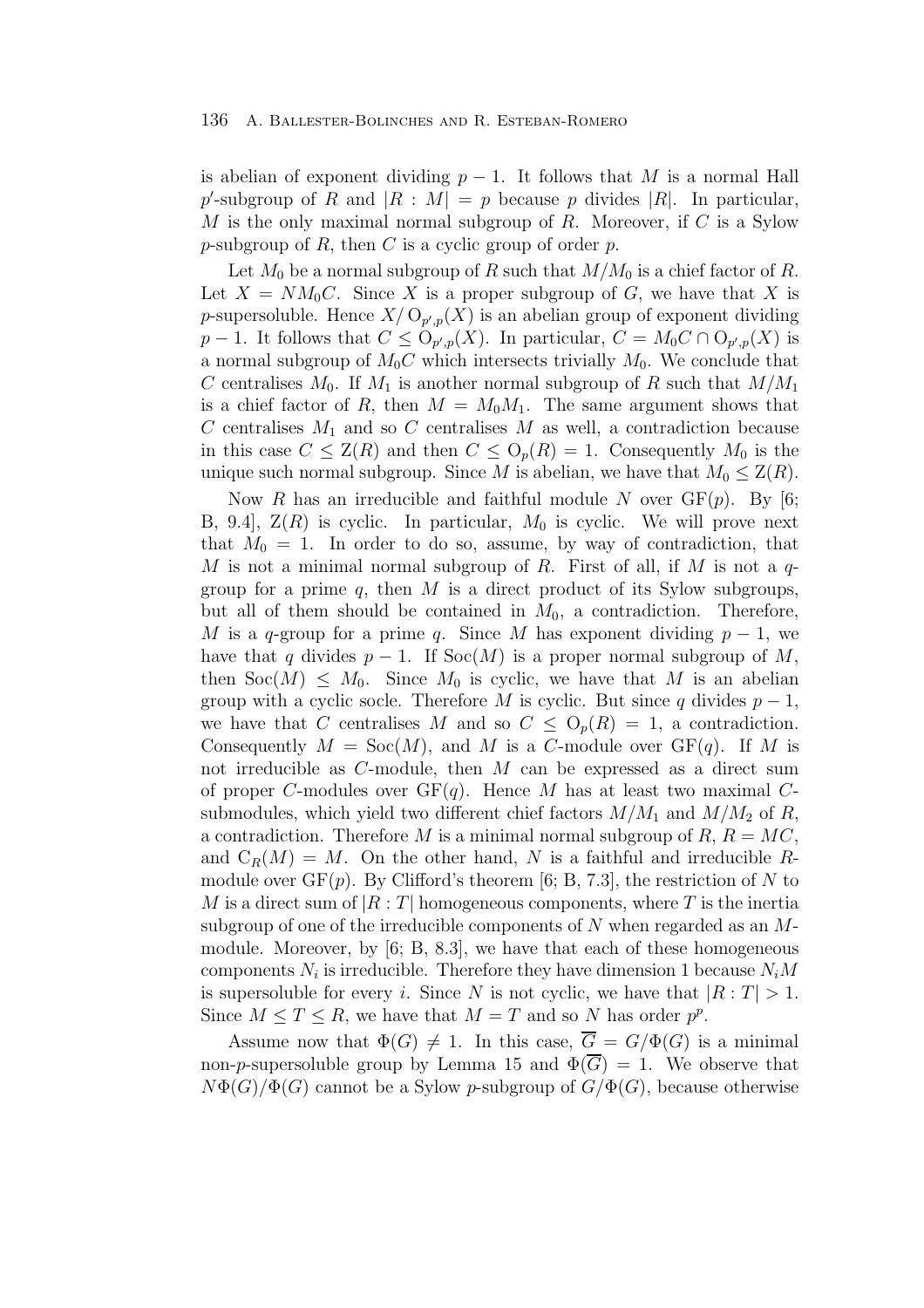$NH$ , where H is a Hall p'-subgroup of G, would be a proper supplement to  $\Phi(G)$  in G, which is impossible. In particular, if T is a normal subgroup of G contained in  $\Phi(G)$ , then the p-supersoluble residual  $NT/T$  of  $G/T$  is not a Sylow p-subgroup of  $G/T$ . Therefore  $\overline{G}$  has the above structure. Since

$$
N\Phi(G) = F(G), \quad F(G/\Phi(G)) = F(G)/\Phi(G), \quad \text{and} \quad \Phi(F(G)/\Phi(G)) = 1,
$$

we have that  $\overline{N} = (\overline{G})^{\mathfrak{F}} = N\Phi(G)/\Phi(G)$  satisfies

$$
\overline{N}/\Phi(\overline{N}) = (N\Phi(G)/\Phi(G)) / \Phi(N\Phi(G)/\Phi(G))
$$
  
=  $(F(G)/\Phi(G)) / \Phi(F(G)/\Phi(G)),$ 

which is isomorphic to  $F(G)/\Phi(G) = N\Phi(G)/\Phi(G)$ , and the latter is Gisomorphic to  $N/(N \cap \Phi(G)) = N/\Phi(N)$  by Lemma 13. Assume that  $\Phi(N) \neq 1$ . By Lemma 14, we have that  $N/\Phi(N)$  has square order. But this order is equal to  $|\overline{N}/\Phi(\overline{N})| = p^p$ , which implies that  $p = 2$ . This contradicts the fact that q divides  $p-1$ . Therefore  $\Phi(N) = 1$ . Now we will prove that  $\Phi(G)_p$ , the Sylow p-subgroup of  $\Phi(G)$ , is a central cyclic subgroup of G. Assume first that  $\Phi(G)_{p'}$ , the Hall p'-subgroup of  $\Phi(G)$ , is trivial. We have that  $G/\Phi(G) = \overline{N} \overline{M} \overline{C}$ , where  $\overline{C}$  is a cyclic group of order p,  $\overline{M}$  is an irreducible and faithful module for  $\overline{C}$  over  $GF(q)$ , q a prime dividing  $p-1$ , and  $\overline{N}$  is an irreducible and faithful module for  $\overline{M}\overline{C}$  over  $GF(p)$  of dimension p. Let N, M, and C be, respectively, preimages of  $\overline{N}$ ,  $\overline{M}$ , and  $\overline{C}$  by the canonical epimorphism from G to  $G/T$ . We can assume that  $N = G^{\mathfrak{F}}$  and M is a Sylow q-subgroup of G. Since  $\overline{C}$  is cyclic of order p, we can find a cyclic subgroup C of G such that  $\overline{C} = C\Phi(G)/\Phi(G)$ . Consider now a chief factor  $H/K$  of G contained in  $\Phi(G)_p$ . Then  $G/C_G(H/K)$  is an abelian group of exponent dividing  $p-1$  and  $H/K$  is centralised by a Sylow p-subgroup of  $G/K$ ; in particular,  $G/C_G(H/K)$  is isomorphic to a factor group of a group with a unique normal subgroup of index  $p$ . It follows that  $C_G(H/K) = G$ , that is,  $H/K$  is a central factor of G. Now N centralises  $\Phi(G)$  because  $\Phi(N)=1=N \cap \Phi(G)$  and M is a q-group stabilising a series of  $\Phi(G)$ . By [6; A, 12.4], M centralises  $\Phi(G)$ . Moreover C normalises M because  $M\Phi(G) = M \times \Phi(G)$  is normalised by C. In particular, MC is a subgroup of G. Since  $G = N(MC)$  and N is a minimal normal subgroup of G, it follows that MC is a maximal subgroup of G. Hence  $\Phi(G)$  is contained in MC and so in C. This implies that  $\Phi(C) \leq Z(G)$ . In the general case, we have that

$$
\Phi(G)/\Phi(G)_{p'} \leq \mathcal{Z}(G/\Phi(G)_{p'}).
$$

Then  $[G, \Phi(G)_p] \leq \Phi(G)_{p'}$ . Therefore  $\Phi(G)_p \leq Z(G)$ . On the other hand, it is clear that  $\Phi(G)_p$  is a proper subgroup of C. Thus  $\Phi(G)_p \leq \Phi(C)$  and so  $\Phi(G)_p \leq \Phi(MC)$ . Now  $\Phi(G)_{p'} = \Phi(G)_q$ , the Sylow q-subgroup of  $\Phi(G)$ ,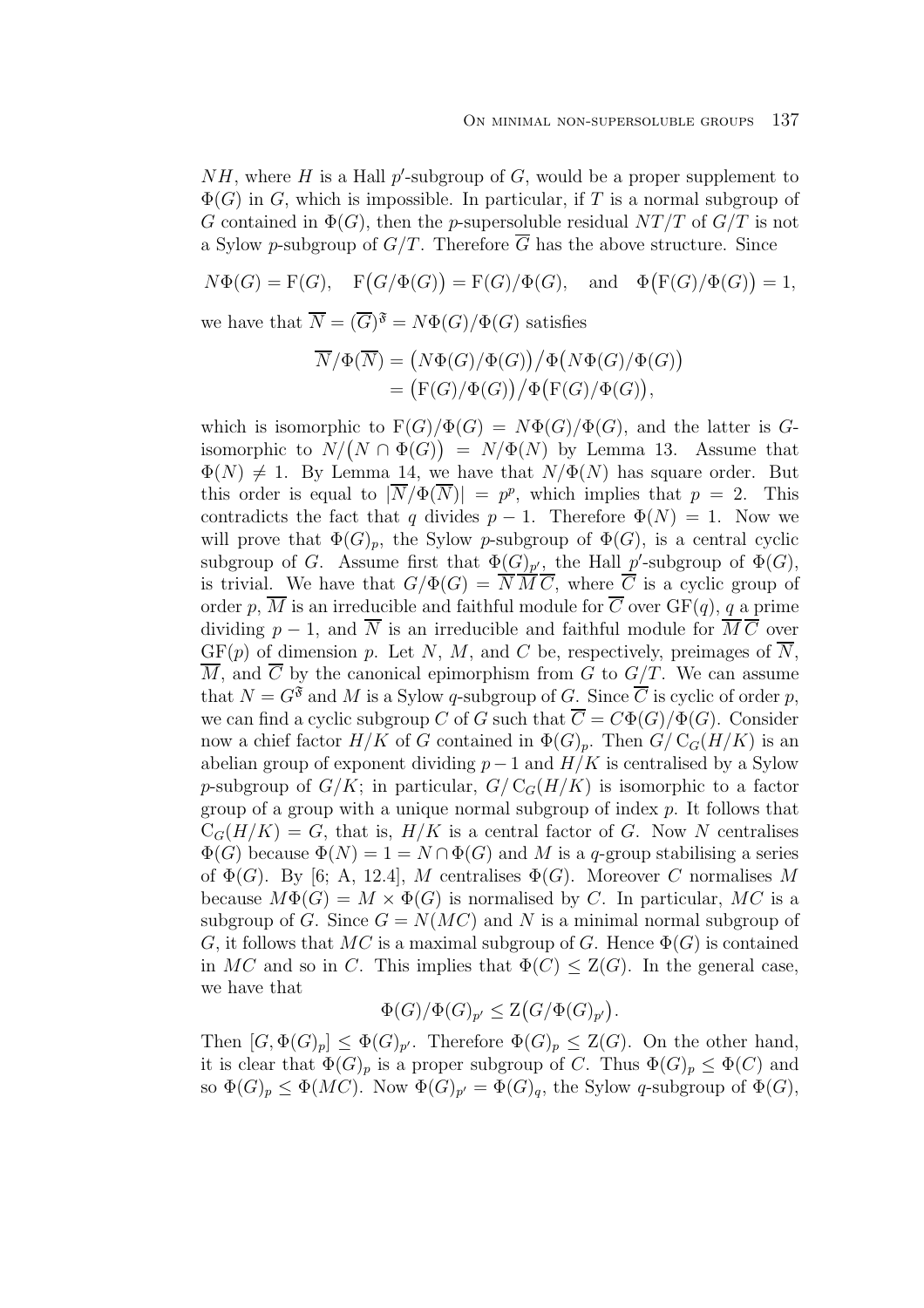is contained in M and  $M/\Phi(G)_{p'}$  is elementary abelian. Hence  $\Phi(M) \leq$  $\Phi(G)_{p'}$ . Moreover, by Maschke's theorem [6; A, 11.4], the elementary abelian group  $M/\Phi(M)$  admits a decomposition

$$
M/\Phi(M) = \Phi(G)_{p'}/\Phi(M) \times A/\Phi(M),
$$

where A is normalised by C. In this case,  $R = MC = A(C\Phi(G)_{p'})$ . Since C normalises A, we have that  $AC$  is a subgroup of G. Therefore  $N(AC)$  is a subgroup of G and so  $G = (NAC)\Phi(G)_{p'}$ . We conclude that  $G = NAC$ . By order considerations, we have that  $M = A$  and so  $\Phi(M) = \Phi(G)_{n'}$ .

Now let G be a minimal non-p-supersoluble group such that  $N$  is a Sylow p-subgroup of G. Let Q be a Hall p'-subgroup of G. Then  $G = NQ$ . Denote with bars the images in  $\overline{G} = G/\Phi(G)$ . By Lemma 13,  $\overline{N} = N\Phi(G)/\Phi(G)$ is a minimal normal subgroup of  $\overline{G} = G/\Phi(G)$  and either N is elementary abelian, or  $N' = Z(N) = \Phi(N)$ . Note that  $\Phi(N) = \Phi(G)_p$ , the Sylow psubgroup of  $\Phi(G)$ , because  $\Phi(N)$  is contained in  $\Phi(G)_p$  and  $\overline{N}$  is a chief factor of G. Assume that  $\Phi(G)_{p'}$ , the Hall p'-subgroup of  $\Phi(G)$ , is not contained in  $\Phi(Q)$ . Then there exists a maximal subgroup A of Q such that  $Q = A\Phi(G)_{p'}$ . In this case,  $G = NQ = N A\Phi(G)_{p'}$  and so  $G = NA$ . It follows that  $A = Q$  by order considerations, a contradiction. Therefore  $\Phi(G)_{p'} \leq \Phi(Q)$ . We also note that since

$$
\overline{Q} = Q\Phi(G)/\Phi(G) \cong Q/\Phi(G)_q,
$$

where  $\Phi(G)$ <sub>a</sub> is the Sylow q-subgroup of  $\Phi(G)$ , has an irreducible and faithful module  $\overline{N} = N/\Phi(N)$  over  $GF(p)$ , we have that  $\overline{Z(\overline{Q})}$  is cyclic by [6; B, 9.4].

By Lemma 17 we have that the Hall  $p'$ -subgroup  $Q$  of  $G$  is either a cyclic group of prime power order or a minimal non-abelian group.

Suppose that  $Q = \langle \bar{z} \rangle$  is a cyclic group of order a power of a prime number, q say. Since this group is isomorphic to  $Q/\Phi(G)_q$  and  $\Phi(G)_q \leq$  $\Phi(Q)$ , we have that Q is a cyclic group of q-power order,  $Q = \langle z \rangle$  say.

Suppose that the order of  $\bar{z}$  is  $q^f$ . Then  $q^{f-1}$  divides  $p-1$ . If  $\bar{z}^q = 1$ , then  $\overline{G}$  is a Schmidt group. By Lemma 18, G is a Schmidt group. By Theorem 2, G is a group of Type 2 if  $\Phi(N) = 1$ , or 3 if  $\Phi(N) \neq 1$ .

Assume now that  $f \geq 2$ . In this case, q divides  $p-1$  and, by Lemma 16, we have that  $\overline{N}$  has order  $p^q$ . Let  $a_0 \in \overline{N} \setminus 1$ . Let  $a_i = a_0^{z^i}$  for  $1 \le i \le q-1$ , then  $a_0^{z^q} = a_0^i$ , where i is a  $q^{f-1}$ -root of unity modulo p. It follows that

$$
(a_0^{z^{q^{f-1}}}) = a_0^{i^{q^{f-2}}}.
$$

If *i* is not a primitive  $q^{f-1}$ -th root of unity modulo p, we have that  $i^{q^{f-2}} \equiv 1$ (mod p). In particular,  $a_0^{z^{q^{f-1}}} = a_0$ , which contradicts the fact that the order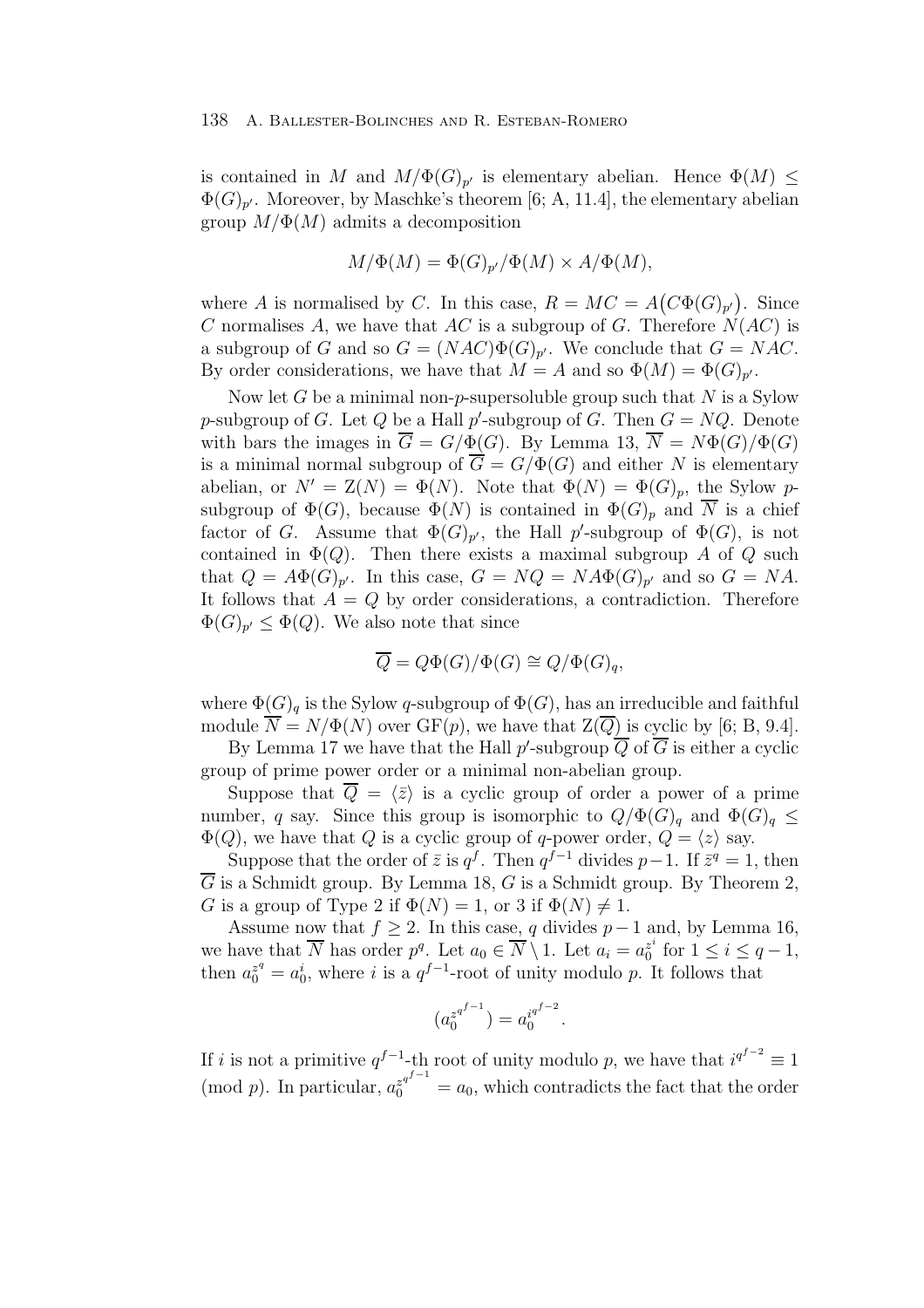of  $\bar{z}$  is  $q^f$ . If  $\Phi(N) = 1$ , then we obtain a group of Type 4. If  $\Phi(N) \neq 1$ , then  $\overline{N}$  has square order by Lemma 14 and so  $q = 2$ . Hence N is an extraspecial group of order  $p^3$  and exponent 3, and G is a group of Type 5.

Assume now that Q is not cyclic. In this case,  $\overline{Q}$  is a minimal nonabelian group by Lemma 17. Let x be an element of Q. Since  $N\langle x \rangle$  is a p-supersoluble group, we have that the order of x divides  $p-1$ . It follows that the exponent of  $\overline{Q}$  divides  $p-1$ . Since  $\overline{N} = N/\Phi(N)$  is an irreducible and faithful  $\overline{Q}$ -module over  $GF(p)$  of dimension greater than 1 and the restriction of  $\overline{N}$  to every maximal subgroup of  $\overline{Q}$  is a sum of irreducible modules of dimension 1, we have that  $\overline{N}$  has order  $p^q$  by Lemma 16.

Suppose that  $\overline{Q}$  is a q-group for a prime q. By Theorem 1,

either 
$$
\overline{Q} \cong Q_8
$$
, or  $\overline{Q} \cong G_{\text{II}}(q, m, n)$ , or  $\overline{Q} \cong G_{\text{III}}(q, m, n)$ .

Suppose that  $\overline{Q}$  is isomorphic to a quaternion group  $Q_8$  of order 8. In this case,  $q = 2$ ,  $|\overline{N}| = p^2$  and  $\exp(\overline{Q}) = 4$  divides  $p - 1$ . If  $\Phi(N) = 1$ , then we have a group of Type 6. Assume that  $\Phi(N) \neq 1$ . In this case, N is an extraspecial group of order  $p^3$  and exponent p and so G is a group of Type 7.

Suppose that  $\overline{Q}$  is isomorphic to

$$
G_{\text{II}}(q,m,n) = \langle a, b \mid a^{q^m} = b^{q^n} = 1, a^b = a^{1+q^{m-1}} \rangle,
$$

where  $m \geq 2$ ,  $n \geq 1$ , of order  $q^{m+n}$ . Since  $\overline{Q}$  has an irreducible and faithful module  $\overline{N}$ , we have that  $\mathcal{Z}(\overline{Q})$  is cyclic by [6; B, 9.4]. Since  $\langle a^p, b^p \rangle \leq \mathcal{Z}(\overline{Q})$ and  $m > 2$ , we have that  $b^p = 1$  and so  $n = 1$ . Hence  $q^m$  divides  $p - 1$ . If  $\Phi(N) = 1$ , then we obtain a group of Type 8. If  $\Phi(N) \neq 1$ , then N is non-abelian and so  $|\overline{N}|$  is a square by Lemma 14. It follows that  $q = 2$  and G is a group of Type 9.

Suppose now that  $\overline{Q}$  is isomorphic to

$$
G_{\text{III}}(q,m,n) = \langle a, b \mid a^{q^m} = b^{q^n} = [a, b]^q = [a, b, a] = [a, b, b] = 1 \rangle,
$$

where  $m \ge n \ge 1$ , of order  $q^{m+n+1}$ . Since  $G_{III}(2,1,1) \cong G_{II}(2,2,1)$ , we can assume that  $(q, m, n) \neq (2, 1, 1)$ .

As before,  $\mathbb{Z}(\overline{Q})$  is cyclic. Consider  $\langle a^q, b^q, [a, b] \rangle$ , which is contained in  $Z(\overline{Q})$ . If  $m \geq 2$ , then  $\langle a^q, [a, b] \rangle$  is cyclic. Since  $[a, b]$  has order p, we have that  $[a, b] = a^{qt}$  for a natural number t. But hence  $a^b = a^{1+qt}$  and so  $\langle a \rangle$ is a normal subgroup of G. Therefore  $|\overline{Q}| = |\langle a, b \rangle| = |\langle a \rangle \langle b \rangle| \leq q^{m+n}$ , a contradiction. Consequently  $m = 1$ . It follows that  $\overline{Q}$  is an extraspecial group of order  $q^3$  and exponent q. If  $\Phi(N) \neq 1$ , then  $\overline{N}$  has square order, but this implies that  $q = 2$ , a contradiction. Consequently,  $\Phi(N) = 1$  and we have a group of Type 10.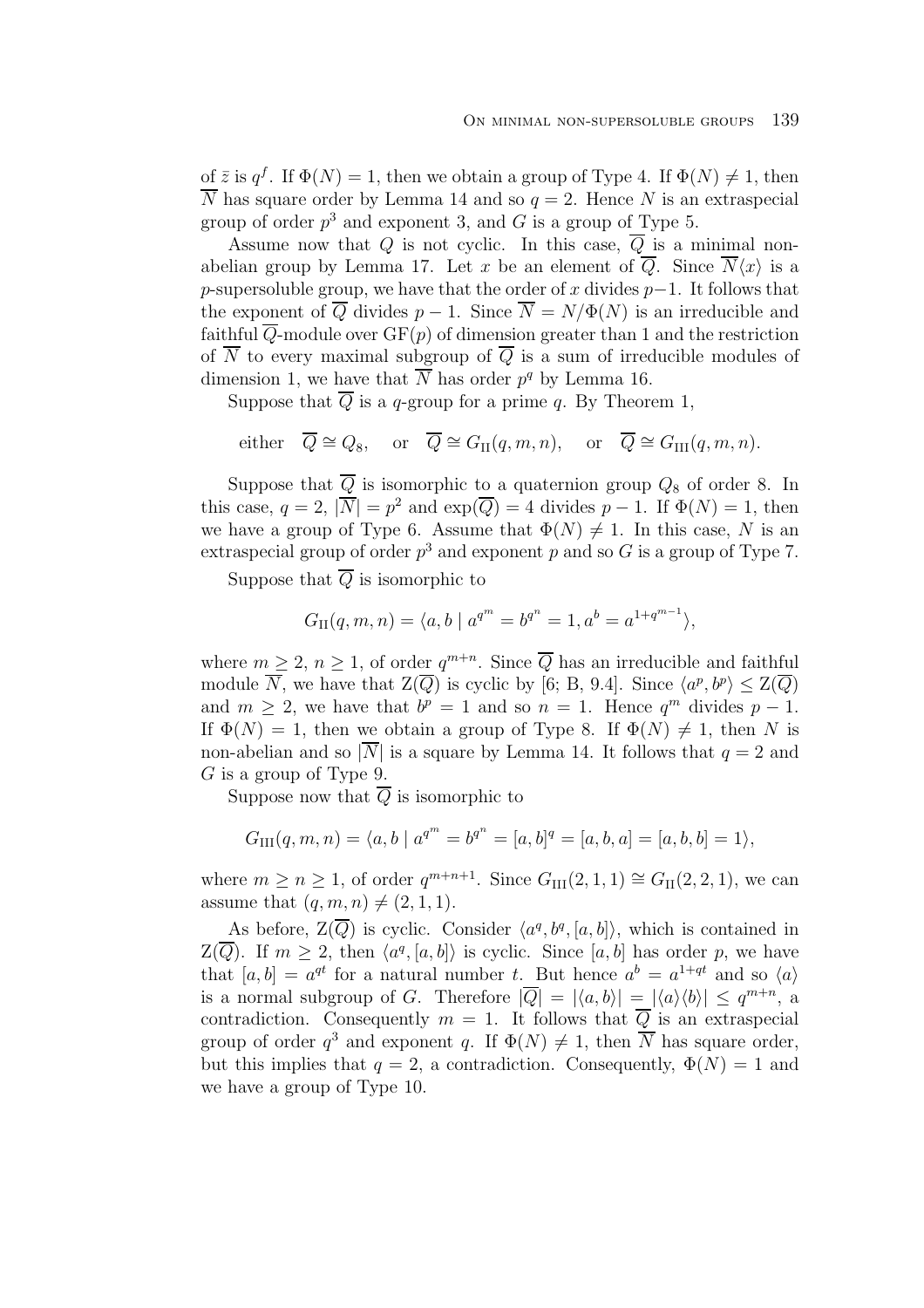Assume now that  $\overline{Q}$  is a minimal non-abelian group which is not a q-group for any prime q. Then  $\overline{Q}$  is isomorphic to  $[V_q]C_{r^s}$ , where q and r are different primes numbers, s is a positive integer, and  $V_q$  is an irreducible  $C_{r^s}$ -module over the field of q elements with kernel the maximal subgroup of  $C_{r^s}$ . Since  $\overline{N}V_q$  is a p-supersoluble subgroup, it follows that the restriction of  $\overline{N}$  to  $V_q$ can be expressed as a direct sum of irreducible modules of dimension 1. By Lemma 16, we have that N has dimension r. We know that  $\Phi(G)_{p'} \leq \Phi(Q)$ and  $\Phi(G)_p = \Phi(N)$ . Since  $\overline{Q}$  is isomorphic to  $Q/\Phi(G)_{p'}$ , and this group is r-nilpotent,  $Q$  is r-nilpotent. Consequently  $Q$  has a normal Sylow  $q$ subgroup M. On the other hand,  $\Phi(G)_{q}$ , the Sylow q-subgroup of  $\Phi(G)$ , is contained in M and  $M/\Phi(G)_{q}$  is elementary abelian. This implies that  $\Phi(M)$  is contained in  $\Phi(G)_{q}$ . Let C be a Sylow r-subgroup of G. Then, by Maschke's theorem [6; A, 11.4],

$$
M/\Phi(M) = \Phi(G)_q/\Phi(M) \times A/\Phi(M)
$$

for a subgroup A of M normalised by C. Then  $Q = (AC)\Phi(G)_q = AC$  and so  $A = M$ . Consequently  $\Phi(M) = \Phi(G)_{a}$ . Now the Sylow r-subgroup  $\Phi(G)_{r}$ of  $\Phi(G)$  is contained in C. If  $\Phi(G)_r$  were not contained in  $\Phi(C)$ , there would exist a maximal subgroup T of C such that  $C = T\Phi(G)_r$ . This would imply  $Q = MT$  and  $T = C$ , a contradiction. Hence  $\Phi(G)_r$  is contained in  $\Phi(C)$ and C is cyclic. Moreover  $\Phi(G)_r$  centralises M.

If  $\Phi(N) = 1$ , then we have a group of Type 11. If  $\Phi(N) \neq 1$ , then  $r = 2$ and N is an extraspecial group of order  $p<sup>3</sup>$  and exponent p. This is a group of Type 12.

Conversely, it is clear that the groups of Types 1 to 12 are minimal  $non-p$ -supersoluble.

**Proof of Theorem 10.** It is clear that all groups of the statement of the theorem are minimal non-supersoluble. Conversely, assume that a group is minimal non-supersoluble. Hence it is soluble, and so its  $p$ -supersoluble residual is a  $p$ -group by Proposition 8. Note that groups of Type 1 in Theorem 9 are not minimal non-supersoluble. On the other hand, groups of Type 11 are not minimal non-supersoluble when r does not divide  $q-1$ , because in this case the subgroup  $MC$  is not supersoluble.

**Proof of Theorem 11.** Assume that the result is false. Choose for G a counterexample of least order. Since the property of the statement is inherited by subgroups, it is clear that  $G$  must be a minimal non-supersoluble group, and so a minimal non- $p$ -supersoluble group for a prime  $p$ . In particular, the p-supersoluble residual  $N = G^{\mathfrak{F}}$  of G is a p-group. Suppose that  $N$  has exponent  $p$ . The hypothesis implies that every subgroup of  $N$ is normalised by  $O^p(G)$ . In particular,  $N/\Phi(N)$  is cyclic, a contradiction.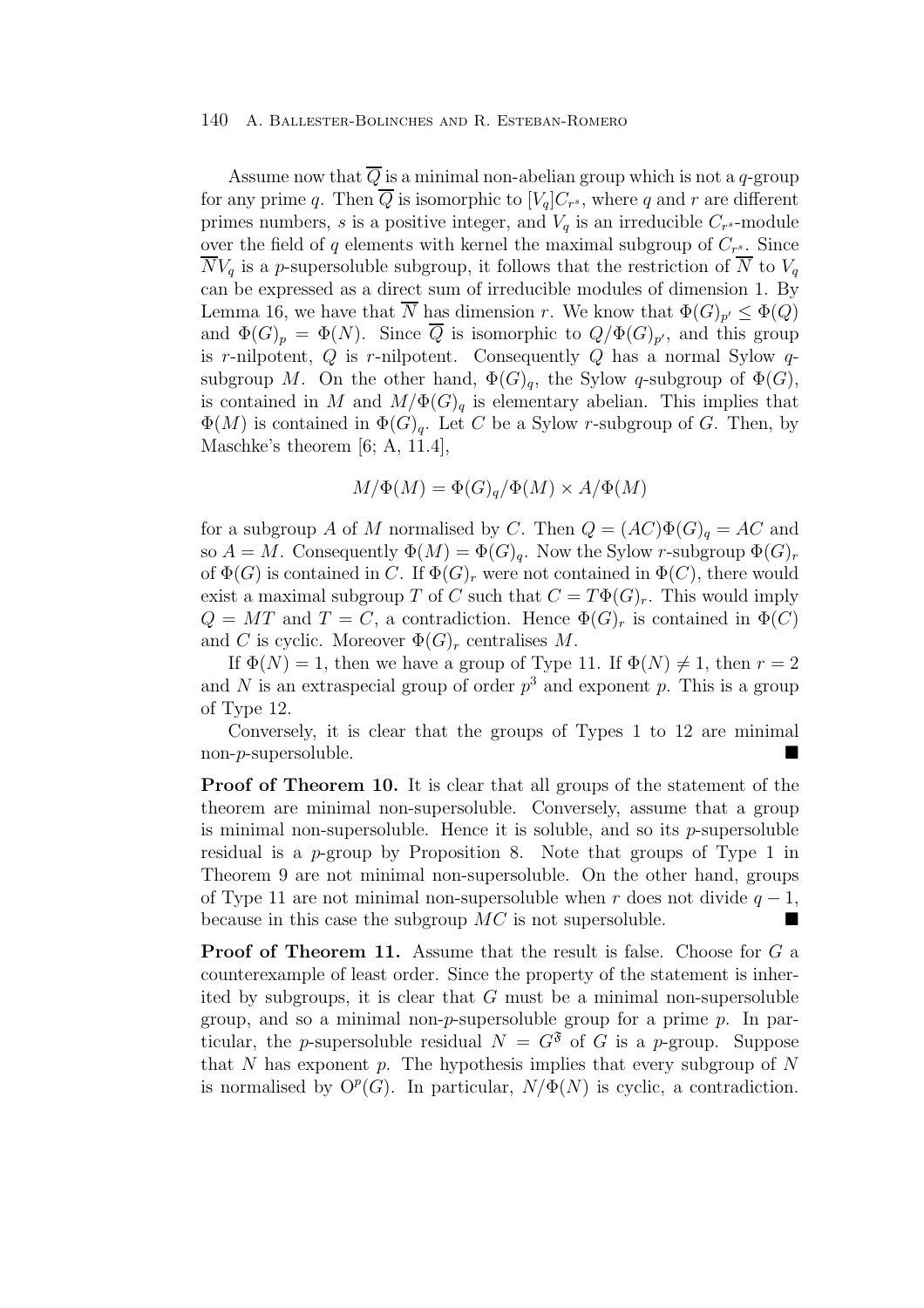Consequently  $p = 2$  and the exponent of N is 4. By Theorem 9, the only group with  $\mathfrak{F}\text{-}\mathrm{residual}$  of exponent 4 is a group of Type 3. But in this case either  $N/\Phi(N)$  has order 4 and N must be isomorphic to the quaternion group of order 8, because the dihedral group of order 8 does not have any automorphism of odd order, or  $N/\Phi(N)$  has order greater than 4. In the last case, N has an extraspecial quotient, which has a section isomorphic to a quaternion group of order 8, final contradiction.  $\blacksquare$ 

### **Acknowledgement**

The authors are indebted to the referee for his/her helpful suggestions.

# **References**

- [1] Ballester-Bolinches, A. and Cossey, J.: On finite groups whose subgroups are either supersoluble or subnormal. Preprint.
- [2] Ballester-Bolinches, A., Esteban-Romero, R. and Robinson, D. J. S.: On finite minimal non-nilpotent groups. *Proc. Amer. Math. Soc.* **133** (2005), no. 12, 3455–3462 (electronic).
- [3] Ballester-Bolinches, A. and Pedraza-Aguilera, M. C.: On minimal subgroups of finite groups. *Acta Math. Hungar.* **73** (1996), 335–342.
- [4] Buckley, J. Finite groups whose minimal subgroups are normal. *Math. Z.* **116** (1970), 15–17.
- [5] Doerk, K.: Minimal nicht ¨uberaufl¨osbare, endliche Gruppen. *Math. Z.* **91** (1966), 198–205.
- [6] Doerk, K. and Hawkes, T.: *Finite Soluble Groups*. De Gruyter Expositions in Mathematics **4**. Walter de Gruyter, Berlin, 1992.
- [7] Huppert, B.: *Endliche Gruppen. I*. Die Grundlehren der Mathematischen Wissenschaften **134**. Springer-Verlag, Berlin-New York, 1967.
- [8] Ito, N.: Note on  $(LM)$ -groups of finite orders. *K*odai Math. Sem. Rep. 3 (1951), 1–6.
- [9] KONTOROVIČ, N. P. AND NAGREBECKII, V. T.: Finite minimal not psupersolvable groups. *Ural. Gos. Univ. Mat. Zap.* **9** (1975), 53–59, 134–135.
- [10] Miller, G. A. and Moreno, H. C.: Non-abelian groups in which every subgroup is abelian. *Trans. Amer. Math. Soc.* **4** (1903), 398–404.
- [11] Nagrebecki˘ı, V. T.: Finite minimal non-supersolvable groups. In *Finite groups (Proc. Gomel Sem., 1973/74)* (Russian), 104–108, 229. Izdat. "Nauka i Tehnika", Minsk, 1975.
- [12] RÉDEI, L.: Das "schiefe Produkt" in der Gruppentheorie mit Anwendung auf die endlichen nichtkommutativen Gruppen mit lauter kommutativen echten Untergruppen und die Ordnungszahlen, zu denen nur kommutative Gruppen gehören. *Comment. Math. Helv.* **20** (1947), 225–264.